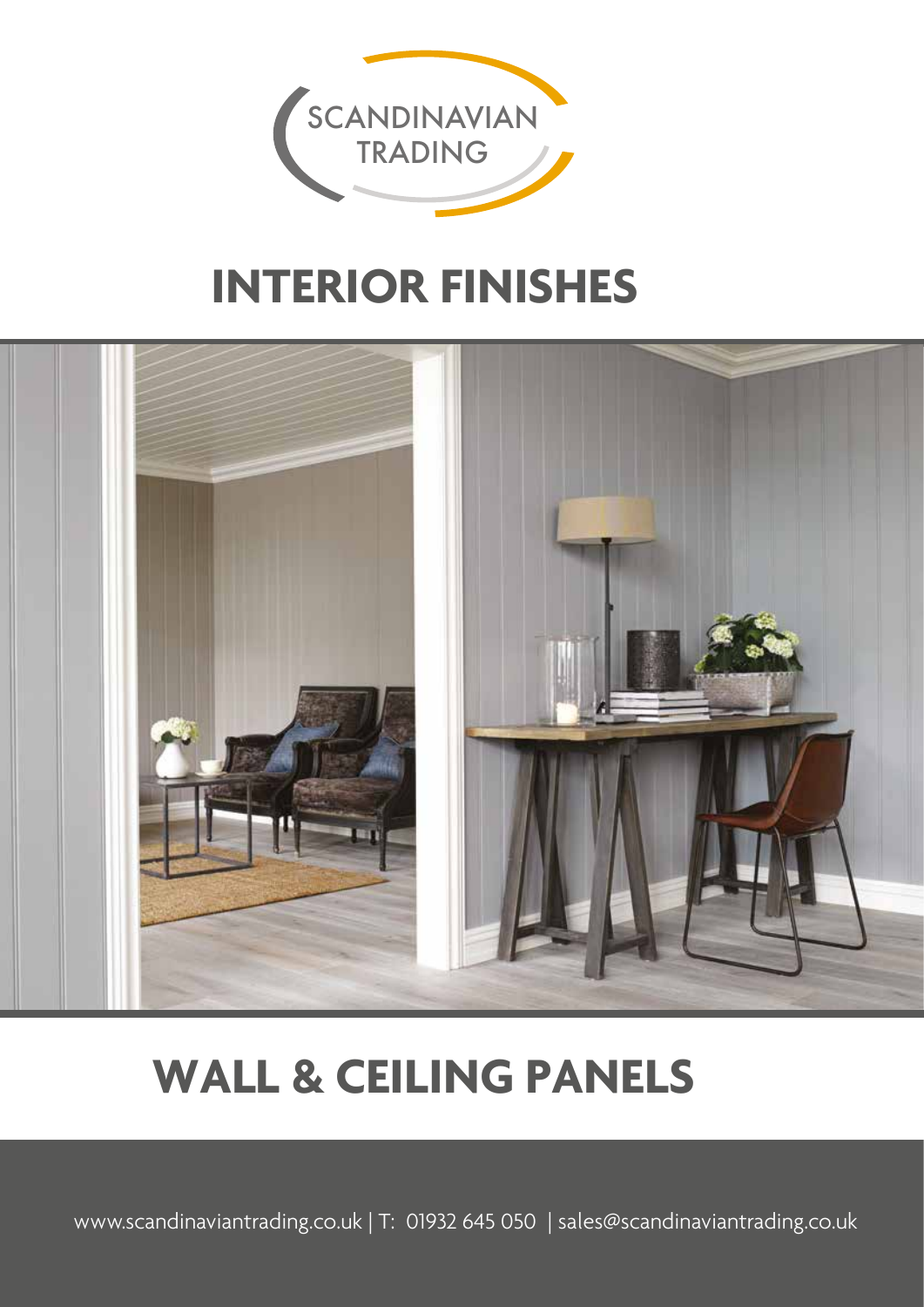## **NORDIC PAINTED WALL PANELS**

### **NORDIC WALLS FROM HUNTONIT**

- Produced in Norway with nothing else but pure natural wood fibres. The fibres are compressed and fused together in a heat and water process, no other additive or glue.
- Patented brush painted surface The panels are treated with five coats of environmentally friendly waterbased acrylic paint. The finishing layer is a protective coating.
- The only pre-painted wall and ceiling panels recommended by the Norwegian Asthma and Allergy Association.
- Approved for an Indoor Climate Label from the Danish Technological Institute.
- Durable and low maintenance. The panels are easy to clean, and can be re-painted without using a primer.
- The dense complexion makes them suitable for fixtures and fixings.

## **BRUSH PAINTED PANEL - Nordic Painted Wall**

Pre-painted shadow profile with brush painted surface. The profile provides an original and timeless expression. Delivered in a 2 pack, making them easy to carry. Panel size: 11 x 620 x 2390 mm

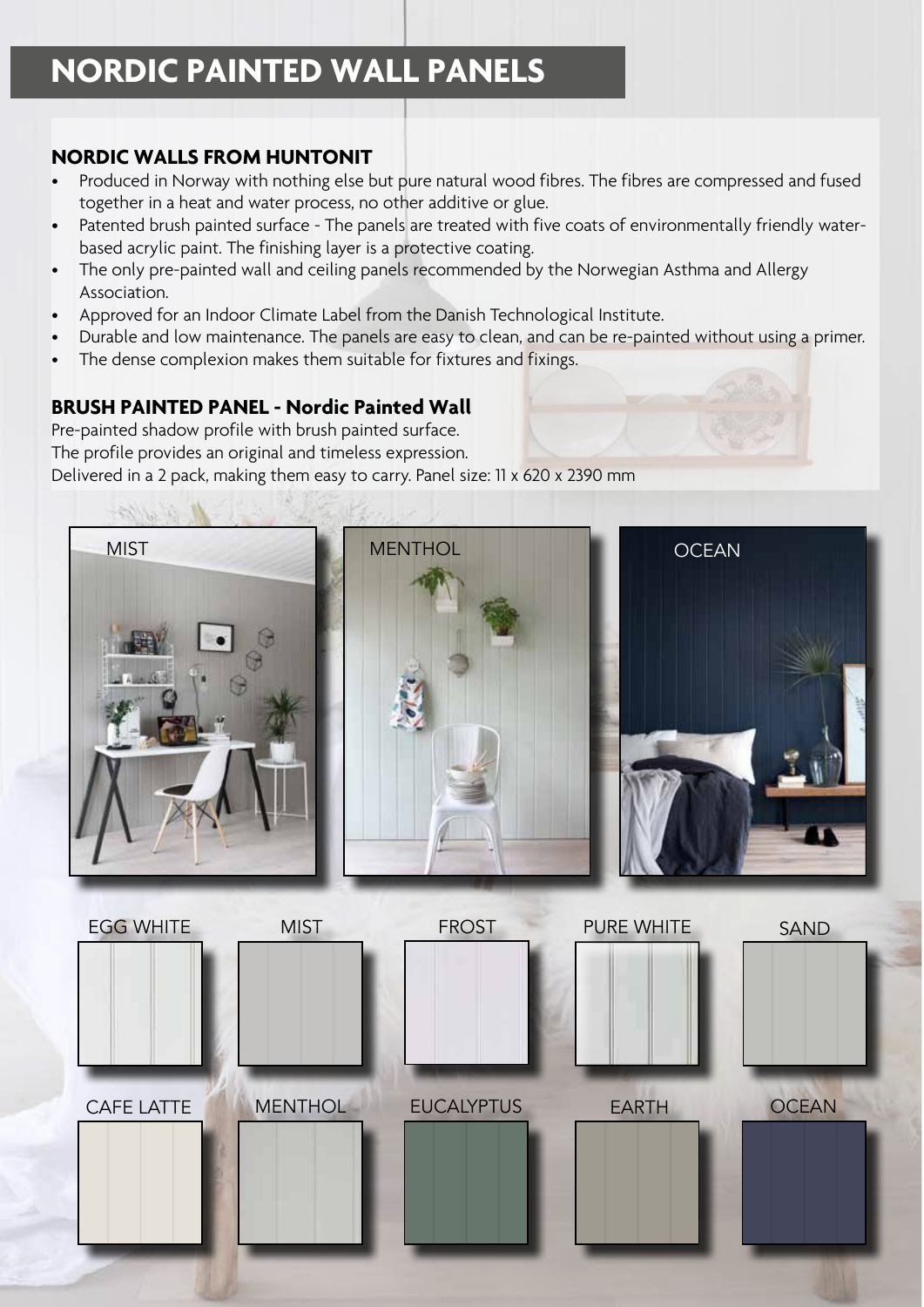## **BEADING & ACCESSORIES**

### **ARCHITRAVES, SKIRTING BOARDS, COVING AND BEADING**

In order to complete a project beautifully, you need high quality finishing products. We stock a wide variety of sizes and profiles of anything you would need for those finishing touches. Made from pine-wood and all factory sprayed white, so no need for painting them after installation. And what is better, they are environmentally friendly, durable and long lasting, as they are made from real wood.



## **We always stock the below profiles. If you are after a different type, contact us for larger quantities.**

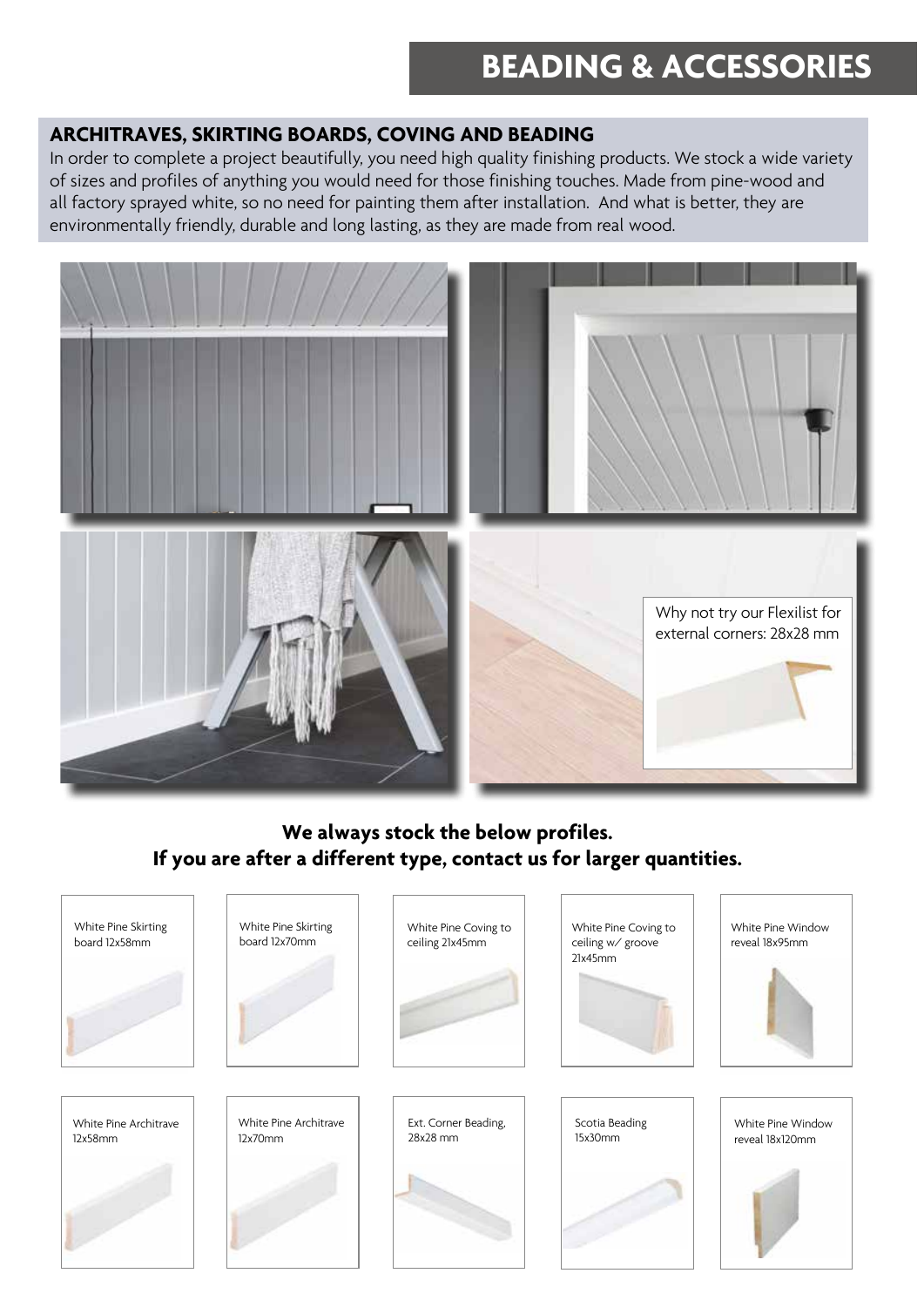## **NORDIC CEILING PANELS -** Beautiful ready painted ceiling in no t

Nordic Ceiling Panels from Huntonit are produced in Norway with from pure natural wood fibres. The fibres are compressed and fused together in a heat and water process, no other additive or glue. Brush painted and treated with five coats of environmentally friendly water based acrylic paint. The finishing layer is a protective coating for durability. Tongue and groove for a solid speedy installation.

#### **PRE-PAINTED CEILING PANELS -** Best solution for ceilings

- Smooth surface.
- Tongue and groove on all four sides for easy and quick installation.
- Pre-painted white.
- A classic choice that lasts with minimal maintenance.
- Five coats of environmentally friendly water-based paint.



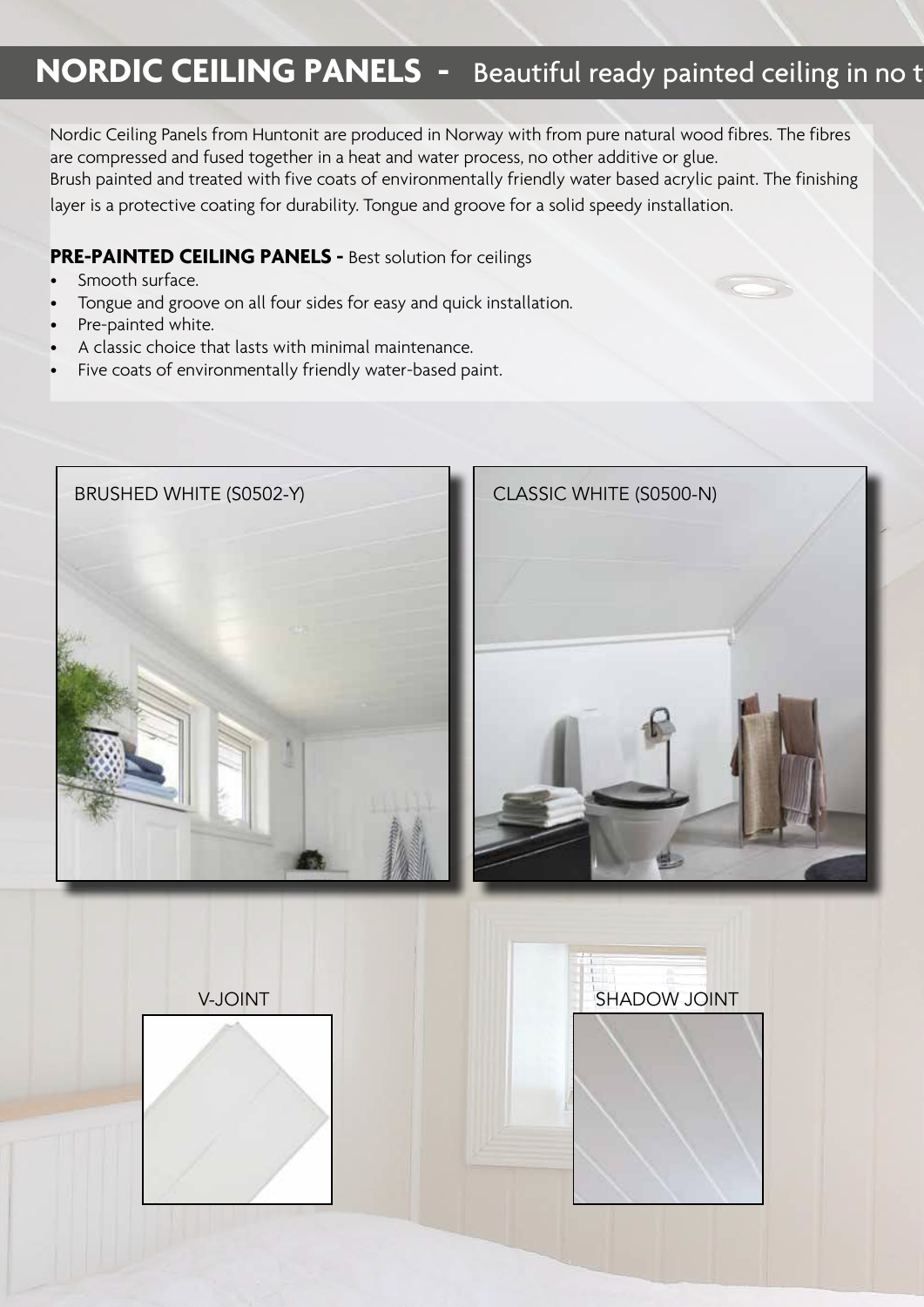## ime

| <b>SIZES</b>       |                 |                                              | <b>COLOUR</b>    |
|--------------------|-----------------|----------------------------------------------|------------------|
| <b>GROSS SIZE</b>  | <b>NET SIZE</b> |                                              | <b>NCS COLOI</b> |
| 11 x 142 x 2420 mm | 11 x 125 x 2400 | - Brush painted white/Shadow joint           | White S050       |
| 11 x 142 x 2420 mm | 11 x 125 x 2400 | - Brush painted white/V-joint                | White S050       |
| 11 x 200 x 2420 mm | 11 x 180 x 2400 | - Brush painted white/Shadow joint           | White S050       |
| 11 x 200 x 2420 mm | 11 x 180 x 2400 | - Symphony light textured wood grain/V-joint | White            |
| 11 x 300 x 1820 mm | 11 x 280 x 1800 | - Symphony light textured wood grain/V-joint | White            |
| 11 x 300 x 1820 mm | 11 x 280 x 1800 | - Plankett textured wood grain/V-joint       | White            |
| 11 x 600 x 1220 mm | 11 x 600 x 1200 | - Brush painted white/V-joint                | Classic Whit     |

| - 1 - 11 - 11 - 1   |                                              | <b>INCJ COLOUNJ</b> |
|---------------------|----------------------------------------------|---------------------|
| x 125 x 2400        | - Brush painted white/Shadow joint           | White S0502-Y       |
| x 125 x 2400        | - Brush painted white/V-joint                | White S0502-Y       |
| x 180 x 2400        | - Brush painted white/Shadow joint           | White S0502-Y       |
| x 180 x 2400        | - Symphony light textured wood grain/V-joint | White               |
| x 280 x 1800        | - Symphony light textured wood grain/V-joint | White               |
| x 280 x 1800        | - Plankett textured wood grain/V-joint       | White               |
| $(200 \times 1200)$ | $Druch$ painted white $\Delta U$ in $t$      | $Cl = (M/h) + C$    |

ET SIZE NET SIZE AND STRUCK SIZE SIZE AND STRUCK SIZE AND STRUCK SIZE AND STRUCK SIZE AND STRUCK SIZE AND STRUCK 11 x 600 x 1200 - Brush painted white/V-joint Classic White S0500-N

Note that tongue and groove will be hidden after installation.





#### **FACTS**

- Approved for an Indoor Climate Label from the Danish Technological Institute, and M1 Environmental Cerification.
- The only pre-painted wall and ceiling panels recommended by the Norwegian Asthma and Allergy Association.
- Durable and low maintenance. The panels are easy to clean, and can be re-painted without using a primer.
- The dense complexion makes them suitable for fixtures and fixings.
- Down lights may be installed in all our ceiling panels. Nordic Ceiling Panels are resistant to moisture, and can be installed in bathrooms but not inside the shower area.
- Quick and easy fitting without the paint job.